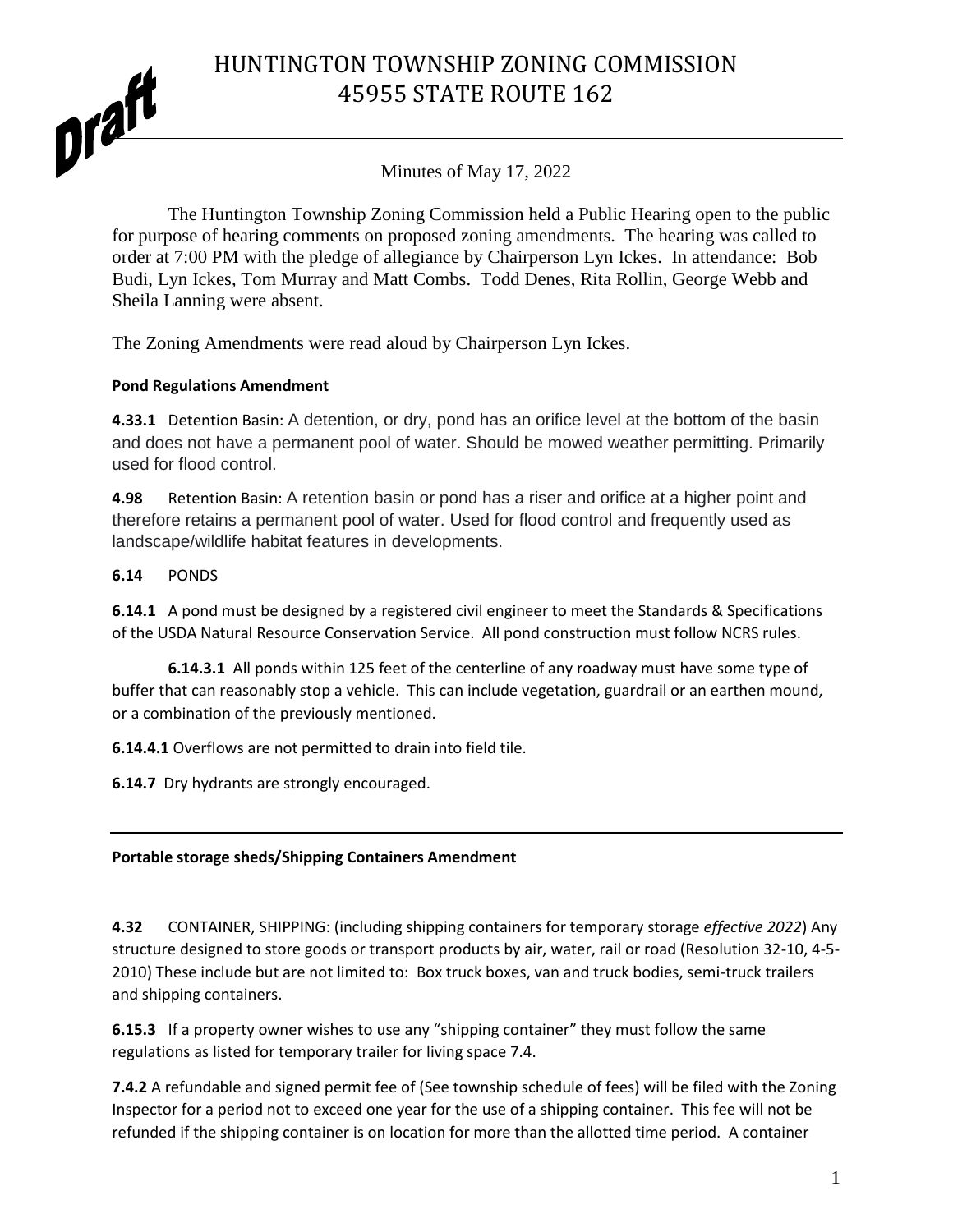# HUNTINGTON TOWNSHIP ZONING COMMISSION 45955 STATE ROUTE 162

cannot be used for more than a year. The fee is refundable to the property owner within 30 days after the removal of the container. Should the container remain on the property the township trustees will use the fee to pay for the removal of the container.

Chairperson Ickes opened the hearing up for comment. No comments were heard. *Motion* by Budi with a second by Murray to close the Public Hearing.

*Motion* by Murray to approve the minutes of April 19, 2022. Chairperson Ickes declined to second the motion or to approve the minutes. Ickes stated the minutes did not contain any of Lanning's comments so therefore they are inaccurate. Murray and Budi stated they did not remember if minutes ever contained Lanning's comments. Murray read the minutes of April 19, 2022 again and noted twice where Lanning was referenced. Still some discrepancy if the minutes were quoting Lanning. Ickes stated this is something the Board should watch from here out because tonight is her last meeting because she submitted her resignation. Budi questioned this and Murray asked if an April Fool's joke. Tape is turned off at 10:26 minutes.

Another Tape is turned on containing 12:44 minutes recorded.

Chairperson Ickes calls for the Zoning Inspector report.

**Zoning Inspector** – Combs: Hastings making leeway, Ickes: leeway or headway? Combs: he is moving things, every time I stop there are things moving. I think he understands we need things to look better. Call on West Road property before the tracks, immediate procession for \$50,000.00, only 2 ½ acres. Asked if a buildable lot, and it is not because only 230-foot frontage. Ickes: does it show up on the Auditor's web site, does it show up as a lot of its own, then it is a lot of record and a buildable lot. Budi: was it deeded before. Ickes: 2003 Combs: what was the frontage before 2003 Ickes 125- or 175-feet Budi: I think 175. Ickes: all the lots down here are all 175 feet, mine, so I think right around that. Combs: the biggest frontage is off West Road, it is tucked behind Lyn's K 9. Ickes: there is 200 and some odd foot of frontage and if it is lotted off than it can only be lotted off as a lot of record. Suggest Combs check into it again and make sure that if they are looking to build they contact the health department about a septic system. Combs: I did tell them that. Discussion on HSTS and the health department. Murray: as long as it was a buildable lot pre-2003 than it is a buildable lot. Combs: it is cut out strangely and honestly just a hayfield. Discussion of water on the property, run off from the railroad, culverts and flooding. Combs: nothing else really crazy going on, haven't even heard anything from McMillan Road. Murray: I see the dirt piles but nothing else. Ickes: keep your eye on that, how goes the violation letters. Combs: haven't sent any out, I show up and talk to them before a violation letter. That works pretty well. I talked to Hawley Road resident and things are getting hauled out. Ickes: you need paper trail, that is the legal trail. What about Freeman on 58. Combs: no time to go there yet but making lists. Murray: I see how you are talking to them, maybe you should send the violation letters and talk to them telling them you sent the letter. Ickes: you should always start the clock with a violation letter, the prosecutor will always appreciate when you work with them. Is there anything that the new Chairperson will need to work with you on. Combs: Not that I have seen, I did get a lot split for Ferguson. Ickes: That is just for your information. His wife died the same day as Dennis. Call the County